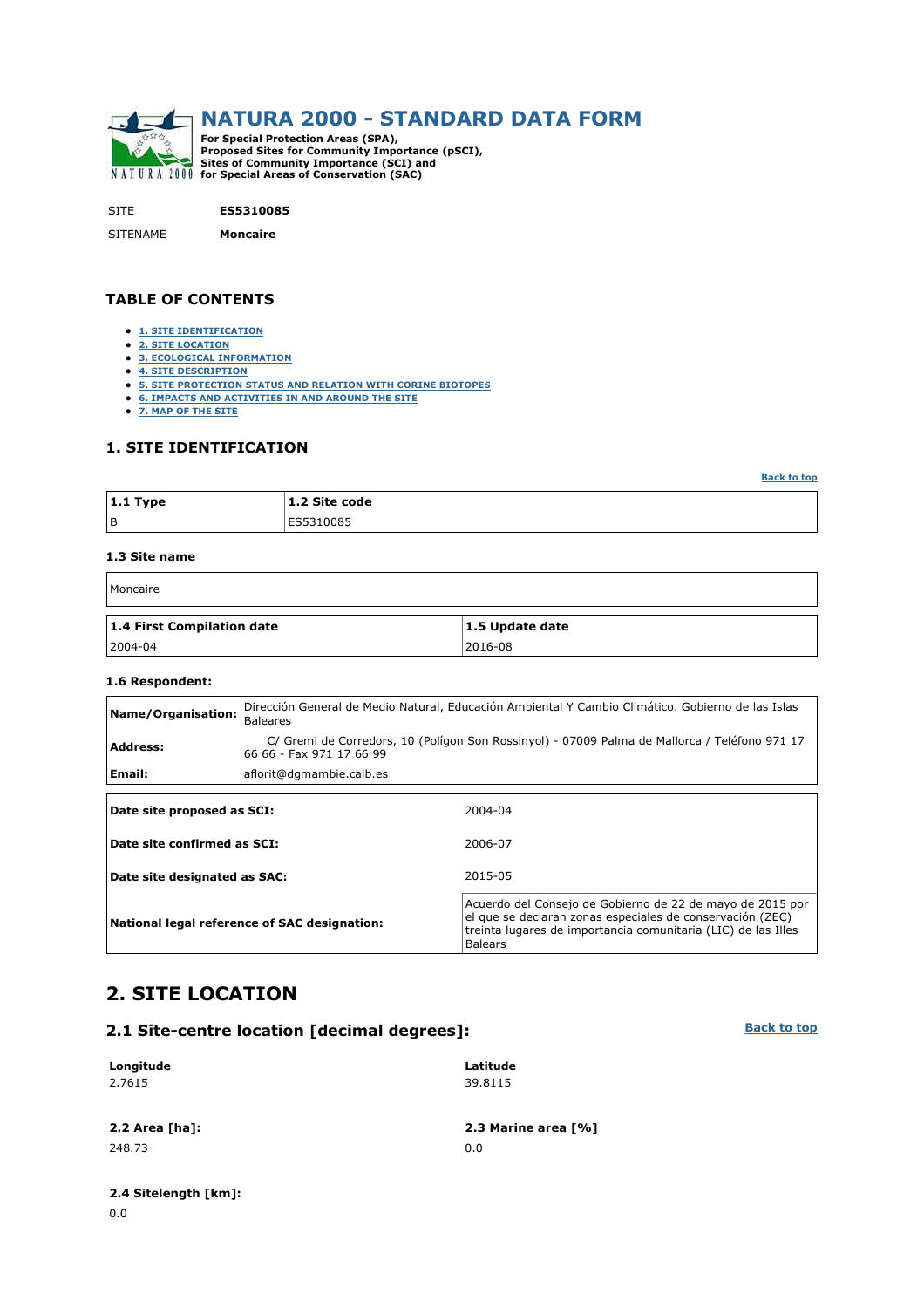#### **2.5 Administrative region code and name**

**NUTS level 2 code Region Name** ES53 Illes Balears

## **2.6 Biogeographical Region(s)**

Mediterranean (100.0

# **3. ECOLOGICAL INFORMATION**

### **3.1 Habitat types present on the site and assessment for them**

**Back to top**

| <b>Annex I Habitat types</b> |           |           |                   | <b>Site assessment</b> |                        |                  |                                   |              |        |
|------------------------------|-----------|-----------|-------------------|------------------------|------------------------|------------------|-----------------------------------|--------------|--------|
| Code                         | <b>PF</b> | <b>NP</b> | Cover [ha]        | Cave<br>[number]       | <b>Data</b><br>quality | A B C D          | A B C                             |              |        |
|                              |           |           |                   |                        |                        | Representativity | <b>Relative</b><br><b>Surface</b> | Conservation | Global |
| 4090H                        |           |           | 0.472587          |                        |                        | B                | C                                 | B            | B      |
| 5330H                        |           |           | 82.10577299999999 |                        |                        | C                | C                                 | B            | B      |
| 9320H                        |           |           | 45.393225         |                        |                        | C                | C                                 | B            | B      |
| 9340H                        |           |           | 60.44139          |                        |                        | C                | C                                 | B            | B      |

**PF: for the habitat types that can have a non-priority as well as a priority form (6210, 7130, 9430) enter "X" in the column PF to indicate the priority form.** 

**NP: in case that a habitat type no longer exists in the site enter: x (optional) Cover: decimal values can be entered** 

**Caves: for habitat types 8310, 8330 (caves) enter the number of caves if estimated surface is not available.** 

**Data quality: G = 'Good' (e.g. based on surveys); M = 'Moderate' (e.g. based on partial data with some extrapolation); P = 'Poor' (e.g. rough estimation)** 

#### **3.2 Species referred to in Article 4 of Directive 2009/147/EC and listed in Annex II of Directive 92/43/EEC and site evaluation for them**

| <b>Species</b> |      |                                  |              | Population in the site |             |              |              |      |              | <b>Site assessment</b> |                  |       |       |       |  |
|----------------|------|----------------------------------|--------------|------------------------|-------------|--------------|--------------|------|--------------|------------------------|------------------|-------|-------|-------|--|
| Group          | Code | <b>Scientific</b><br><b>Name</b> | $\mathbf{s}$ | <b>NP</b>              | <b>Type</b> | <b>Size</b>  |              | Unit | Cat.         | Data<br>quality        | A B C D<br>A B C |       |       |       |  |
|                |      |                                  |              |                        |             | Min          | Max          |      | C R V P      |                        | Pop.             | Cons. | Isol. | Glob. |  |
| B              | A079 | <b>Aegypius</b><br>monachus      |              |                        | r           |              |              |      | P            |                        | C                |       |       |       |  |
| A              | 1187 | <b>Alytes</b><br>muletensis      |              |                        | p           | 890          | 890          | ji   |              | G                      | B                | B     | B     | B     |  |
| B              | A133 | <b>Burhinus</b><br>oedicnemus    |              |                        | р           | 1            | 5            | p    |              | G                      | C                |       |       |       |  |
| B              | A224 | <b>Caprimulgus</b><br>europaeus  |              |                        | r           | $\mathbf{1}$ | 5            | р    |              | G                      | C                |       |       |       |  |
| $\mathbf I$    | 1088 | Cerambyx cerdo                   |              |                        | p           |              |              |      | $\mathsf{C}$ |                        | $\mathsf{C}$     | B     | C     | B     |  |
| B              | A081 | <b>Circus</b><br>aeruginosus     |              |                        | C           |              |              |      | P            |                        | C                |       |       |       |  |
| Β              | A100 | <b>Falco eleonorae</b>           |              |                        | r           |              |              |      | P            |                        | $\mathsf{C}$     |       |       |       |  |
| B              | A103 | <b>Falco peregrinus</b>          |              |                        | р           | $\mathbf{1}$ | $\mathbf{1}$ | p    |              | G                      | $\mathsf{C}$     |       |       |       |  |
| B              | A245 | <b>Galerida theklae</b>          |              |                        | p           | 5            | 10           | р    |              | G                      | $\mathsf{C}$     |       |       |       |  |
| B              | A092 | <b>Hieraaetus</b><br>pennatus    |              |                        | r           |              |              |      | P            |                        | $\mathsf{C}$     |       |       |       |  |
| B              | A073 | <b>Milvus migrans</b>            |              |                        | c           |              |              |      | P            |                        | D                |       |       |       |  |
| B              | A074 | <b>Milvus milvus</b>             |              |                        | r           |              |              |      | P            |                        | $\mathsf{C}$     | B     | C     | B     |  |
|                |      | <b>Paeonia</b>                   |              |                        |             |              |              |      |              |                        |                  |       |       |       |  |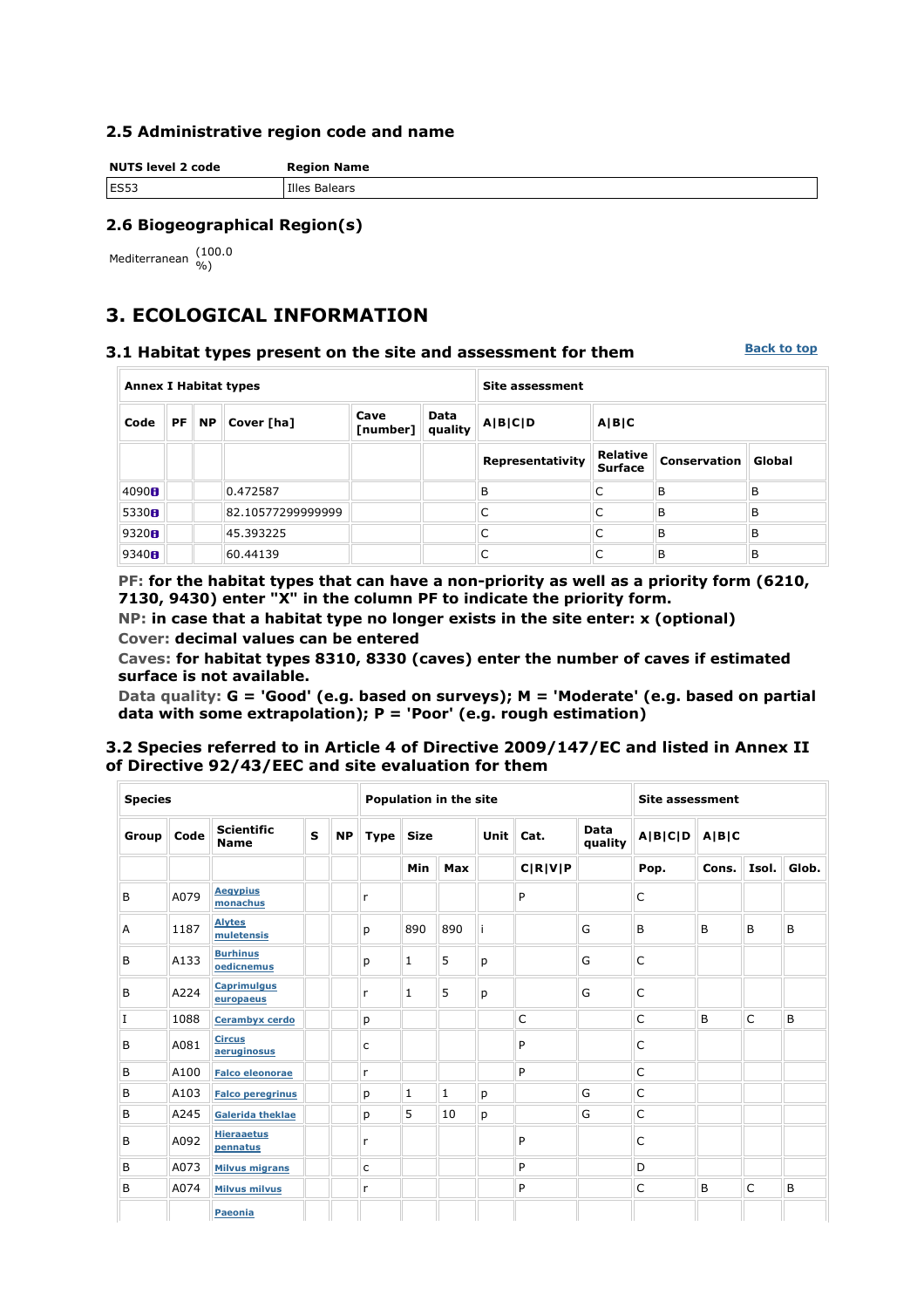| 1483 | cambessedesii          |  |    |     |   |  |     |  |  |
|------|------------------------|--|----|-----|---|--|-----|--|--|
| A072 | <b>Pernis apivorus</b> |  |    |     |   |  |     |  |  |
| A301 | Sylvia sarda           |  | 50 | 100 | Ð |  | . . |  |  |
| 1589 | Viola jaubertiana      |  |    |     |   |  |     |  |  |

### **Group: A = Amphibians, B = Birds, F = Fish, I = Invertebrates, M = Mammals, P = Plants, R = Reptiles**

**S: in case that the data on species are sensitive and therefore have to be blocked for any public access enter: yes** 

**NP: in case that a species is no longer present in the site enter: x (optional)** 

**Type: p = permanent, r = reproducing, c = concentration, w = wintering (for plant and non-migratory species use permanent)** 

**Unit: i = individuals, p = pairs or other units according to the Standard list of population units and codes in accordance with Article 12 and 17 reporting (see reference portal)** 

**Abundance categories (Cat.): C = common, R = rare, V = very rare, P = present - to fill if data are deficient (DD) or in addition to population size information** 

**Data quality: G = 'Good' (e.g. based on surveys); M = 'Moderate' (e.g. based on partial data with some extrapolation); P = 'Poor' (e.g. rough estimation); VP = 'Very poor' (use this category only, if not even a rough estimation of the population size can** 

**be made, in this case the fields for population size can remain empty, but the field "Abundance categories" has to be filled in)** 

### **3.3 Other important species of flora and fauna (optional)**

| <b>Species</b> |             |                                                     |   | <b>Population in the site</b> |             |     |             | <b>Motivation</b> |                         |             |                         |              |             |   |
|----------------|-------------|-----------------------------------------------------|---|-------------------------------|-------------|-----|-------------|-------------------|-------------------------|-------------|-------------------------|--------------|-------------|---|
| Group          | <b>CODE</b> | <b>Scientific</b><br><b>Name</b>                    | S | <b>NP</b>                     | <b>Size</b> |     | <b>Unit</b> | Cat.              | <b>Species</b><br>Annex |             | <b>Other categories</b> |              |             |   |
|                |             |                                                     |   |                               | Min         | Max |             | C R V P           | IV                      | $\mathbf v$ | Α                       | в            | $\mathbf c$ | D |
| P              |             | <b>Arum pictum</b>                                  |   |                               |             |     |             |                   |                         |             |                         | X            |             |   |
| P              |             | <b>Bellium bellidiodes</b>                          |   |                               |             |     |             |                   |                         |             |                         | $\mathsf{x}$ |             |   |
| P              |             | <b>Brassica balearica</b>                           |   |                               |             |     |             |                   |                         |             |                         | $\mathsf{x}$ |             |   |
| P              |             | <b>Crepis triasii</b>                               |   |                               |             |     |             |                   |                         |             |                         | X            |             |   |
| P              |             | <b>Crocus</b><br>cambessedesii                      |   |                               |             |     |             |                   |                         |             |                         | X            |             |   |
| P              |             | <b>Cyclamen</b><br>balearicum                       |   |                               |             |     |             |                   |                         |             |                         | $\mathsf{x}$ |             |   |
| P              |             | <b>Helichrysum</b><br>ambiguum                      |   |                               |             |     |             |                   |                         |             |                         | X            |             |   |
| P              |             | <b>Hippocrepis</b><br>balearica                     |   |                               |             |     |             |                   |                         |             |                         | X            |             |   |
| P              |             | <b>Hypericum</b><br>balearicum                      |   |                               |             |     |             |                   |                         |             |                         | <b>X</b>     |             |   |
| P              |             | <b>Lotus tetraphyllus</b>                           |   |                               |             |     |             |                   |                         |             |                         | $\mathsf{x}$ |             |   |
| P              |             | <b>Micromeria</b><br><b>filiformis</b>              |   |                               |             |     |             |                   |                         |             |                         | X            |             |   |
| P              |             | <b>Micromeria</b><br>microphylla                    |   |                               |             |     |             |                   |                         |             |                         | X            |             |   |
| P              |             | Pastinaca lucida                                    |   |                               |             |     |             |                   |                         |             |                         | X            |             |   |
| P              |             | <b>Phlomis italica</b>                              |   |                               |             |     |             |                   |                         |             |                         | $\mathsf{x}$ |             |   |
| P              |             | <b>Rhamnus Iudovici-</b><br>salvatoris              |   |                               |             |     |             |                   |                         |             |                         | $\mathsf{x}$ |             |   |
| P              |             | Rubia angustifolia<br>subsp.<br><b>Angustifolia</b> |   |                               |             |     |             |                   |                         |             |                         | X            |             |   |
| P              |             | Sesleria insularis                                  |   |                               |             |     |             |                   |                         |             |                         | $\mathsf{x}$ |             |   |
| P              |             | <b>Sibthorpia</b><br>africana                       |   |                               |             |     |             |                   |                         |             |                         | $\mathsf{x}$ |             |   |
| P              |             | <b>Silene mollissima</b>                            |   |                               |             |     |             |                   |                         |             |                         | X            |             |   |
| P              |             | <b>Teucrium</b><br>asiaticum                        |   |                               |             |     |             |                   |                         |             |                         | X            |             |   |
|                |             |                                                     |   |                               |             |     |             |                   |                         |             |                         |              |             |   |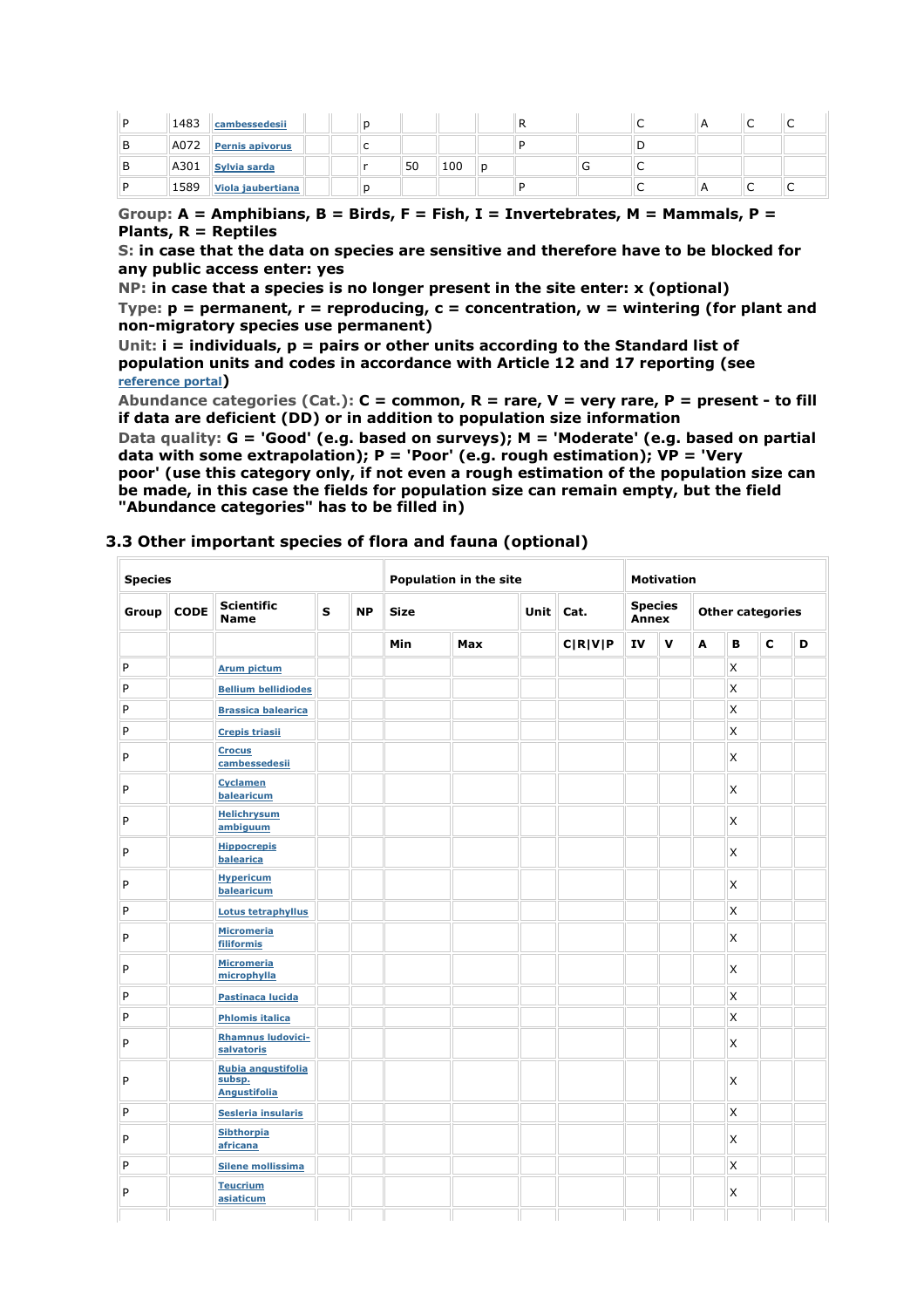| . .<br>su |  | - |  |  |  |  |  |  |  |  |  |  |  |
|-----------|--|---|--|--|--|--|--|--|--|--|--|--|--|
|-----------|--|---|--|--|--|--|--|--|--|--|--|--|--|

**Group: A = Amphibians, B = Birds, F = Fish, Fu = Fungi, I = Invertebrates, L = Lichens, M = Mammals, P = Plants, R = Reptiles** 

**CODE: for Birds, Annex IV and V species the code as provided in the reference portal should be used in addition to the scientific name** 

**S: in case that the data on species are sensitive and therefore have to be blocked for any public access enter: yes** 

**NP: in case that a species is no longer present in the site enter: x (optional) Unit: i = individuals, p = pairs or other units according to the standard list of population units and codes in accordance with Article 12 and 17 reporting, (see reference portal)** 

**Cat.: Abundance categories: C = common, R = rare, V = very rare, P = present Motivation categories: IV, V: Annex Species (Habitats Directive), A: National Red List data; B: Endemics; C: International Conventions; D: other reasons** 

## **4. SITE DESCRIPTION**

### **4.1 General site character**

**Back to top**

| Habitat class              | % Cover |
|----------------------------|---------|
| N21                        | 15.0    |
| N08                        | 70.0    |
| N18                        | 15.0    |
| <b>Total Habitat Cover</b> | 100     |

#### **4.2 Quality and importance**

**La calidad e importancia de esa zona se basa en la presencia de habitats del anexo I de la Directiva 92/43/CEE**

#### **4.4 Ownership (optional)**

| iType   |                                          | $\lceil \% \rceil$ |
|---------|------------------------------------------|--------------------|
|         | National/Federal                         | 0                  |
|         |                                          | 0                  |
|         | Public State/Province<br>Local/Municipal | 0                  |
|         | Any Public                               | 0                  |
|         | Joint or Co-Ownership                    | 0                  |
| Private |                                          | 100                |
| Unknown |                                          | 10                 |
| lsum    |                                          | 100                |

# **5. SITE PROTECTION STATUS (optional)**

| 5.1 Designation types at national and regional level: | <b>Back to top</b> |      |           |      |           |
|-------------------------------------------------------|--------------------|------|-----------|------|-----------|
| Code                                                  | Cover [%]          | Code | Cover [%] | Code | Cover [%] |
| ES17                                                  | 100.0              |      |           |      |           |

#### **5.2 Relation of the described site with other sites:**

**designated at national or regional level:** 

| Type code | Site name                                | Type | Cover [%] |
|-----------|------------------------------------------|------|-----------|
| ES17      | Arees Naturals de la Serra de Tramuntana |      | 100.0     |

## **6. SITE MANAGEMENT**

| 6.1 Body(ies) responsible for the site management: | <b>Back to top</b> |
|----------------------------------------------------|--------------------|
|----------------------------------------------------|--------------------|